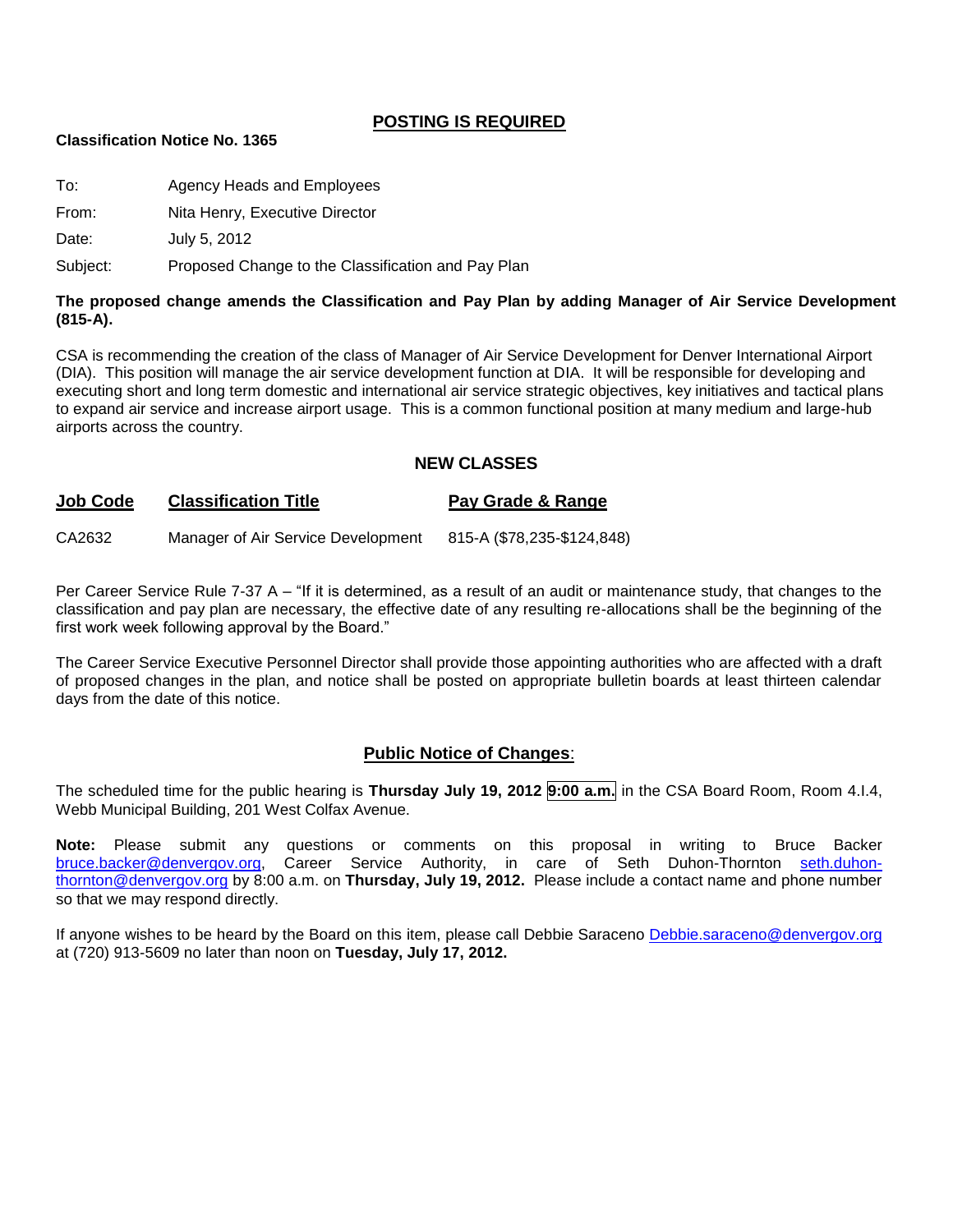

# Career Service Authority

Page 1 of 5

# Manager of Air Service Development

# **GENERAL STATEMENT OF CLASS DUTIES**

Manages the air service development function at Denver International Airport by planning and executing strategies to retain and acquire air service.

# **DISTINGUISHING CHARACTERISTICS**

This is a single incumbent position located at Denver International Airport.

# *Guidelines, Difficulty and Decision Making Level:*

Guidelines are in the form of stated vision and objectives for the division or agency.

Work assignment is unstructured and employee is responsible for implementing and managing a variety of objectives, resources, and strategies to achieve the goals of the airport. Duties performed include operational and organizational planning; developing standards, schedules, priorities, guidelines, processes and measurement (evaluation) systems; implementation of production and performance management standards; and allocating resources.

#### *Level of Supervision Received and Quality Review:*

Under executive direction, the employee is delegated personal responsibilities and authorities over a department division, agency or department. Agency manager or director, the Mayor, cabinet member or a commission or board, may review work for soundness of judgment and conclusion.

#### *Interpersonal Communications and Purpose:*

Contacts of a non-prescribed nature involving the negotiation and resolution of non-routine problems encountered and where exceptional degrees of discretion and judgment and knowledge are required. Contacts where the exchange of information, support, influence and cooperation may have a very significant impact on the division, programs, and/or policies of the airport.

#### *Level of Supervision Exercised:*

Supervises professional and support staff.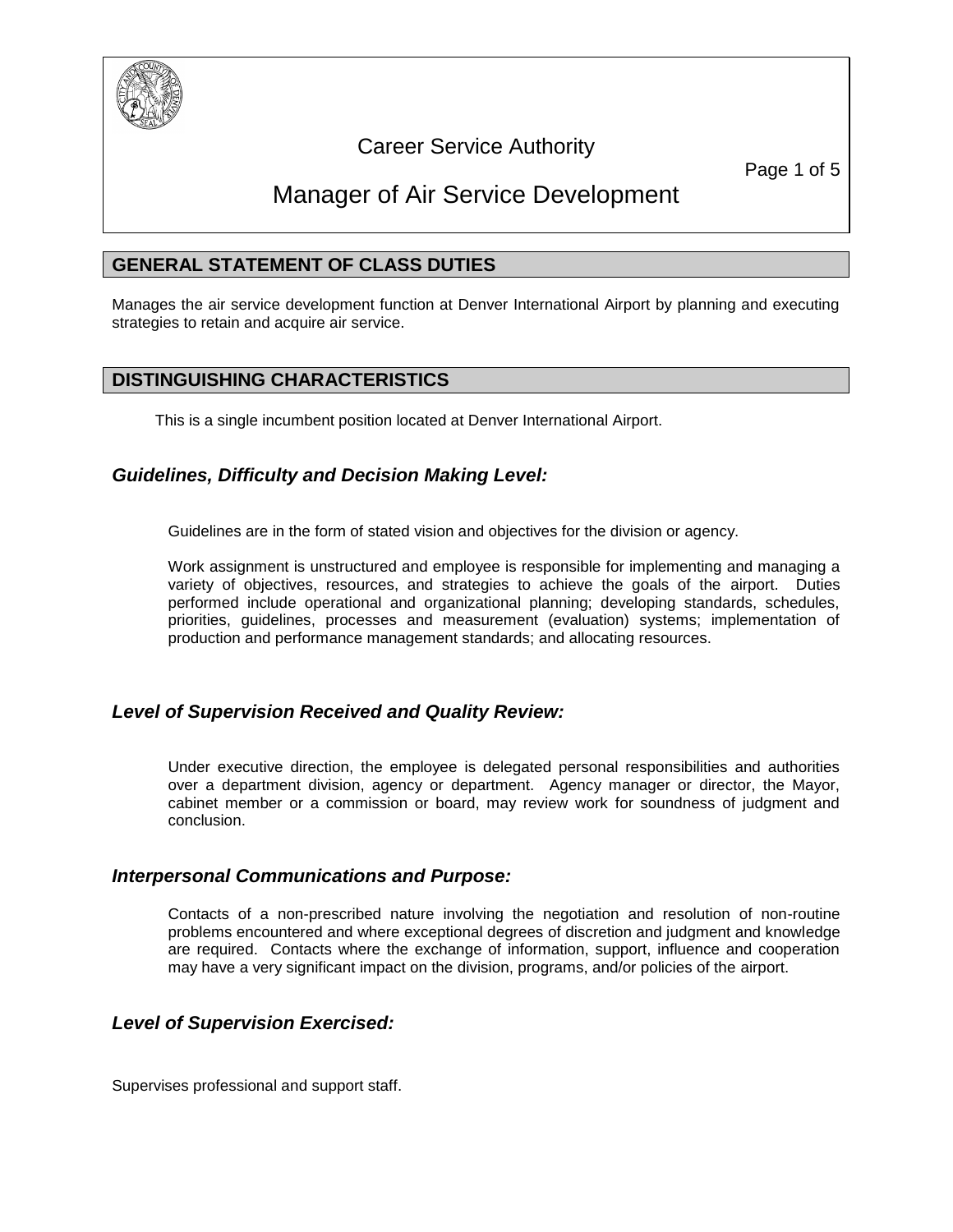# **ESSENTIAL DUTIES**

Develops and executes short and long-term domestic and international air service development strategic objectives, key initiatives and tactical plans to expand air service and increase airport usage.

Provides timely, relevant, and strategic planning to executive-level managers at the airport, airlines, and domestic and international community leaders.

Actively participates in external organizations and on external committees to gain awareness and acceptance of airport strategic goals.

Makes presentations to senior level airline executives, business and community leaders on strategic airport initiatives. Conducts outreach to educate and influence target audiences about positive economic impact to region or country.

Advocates for the airport with Federal Aviation Administration (FAA), federal negotiators and represents airport's interest during bilateral agreement proceedings.

Negotiates agreements with airline executives and business leaders concerning new or expanded air service.

Conducts research on and identifies passenger and air cargo wants and needs of a region. Makes air service projections and identifies target markets for service increases. Develops and manages research contracts with consultants. Approves invoices for payment.

Manages the air service marketing incentive program.

Maintains awareness of airport's capacities and master plans.

Researches and applies appropriate cultural protocols of foreign countries while conducting outreach, education, and business development activities.

Assigns and distributes work, reviews work for accuracy and completeness, and returns assignments with recommendations for proper completion.

Resolves problems encountered during daily operations and determines standards for problem resolution including escalations from clients.

Develops the performance enhancement plan, documents performance, provides performance feedback, and formally evaluates the work of employees.

Responds to formal and informal employee grievances and prepares written response.

Documents causes for disciplinary action and initiates letters of reprimand and formal recommendations for disciplinary action.

Performs other duties as assigned.

Any one position may not include all of the duties listed. However, the allocation of positions will be determined by the amount of time spent in performing the essential duties listed above.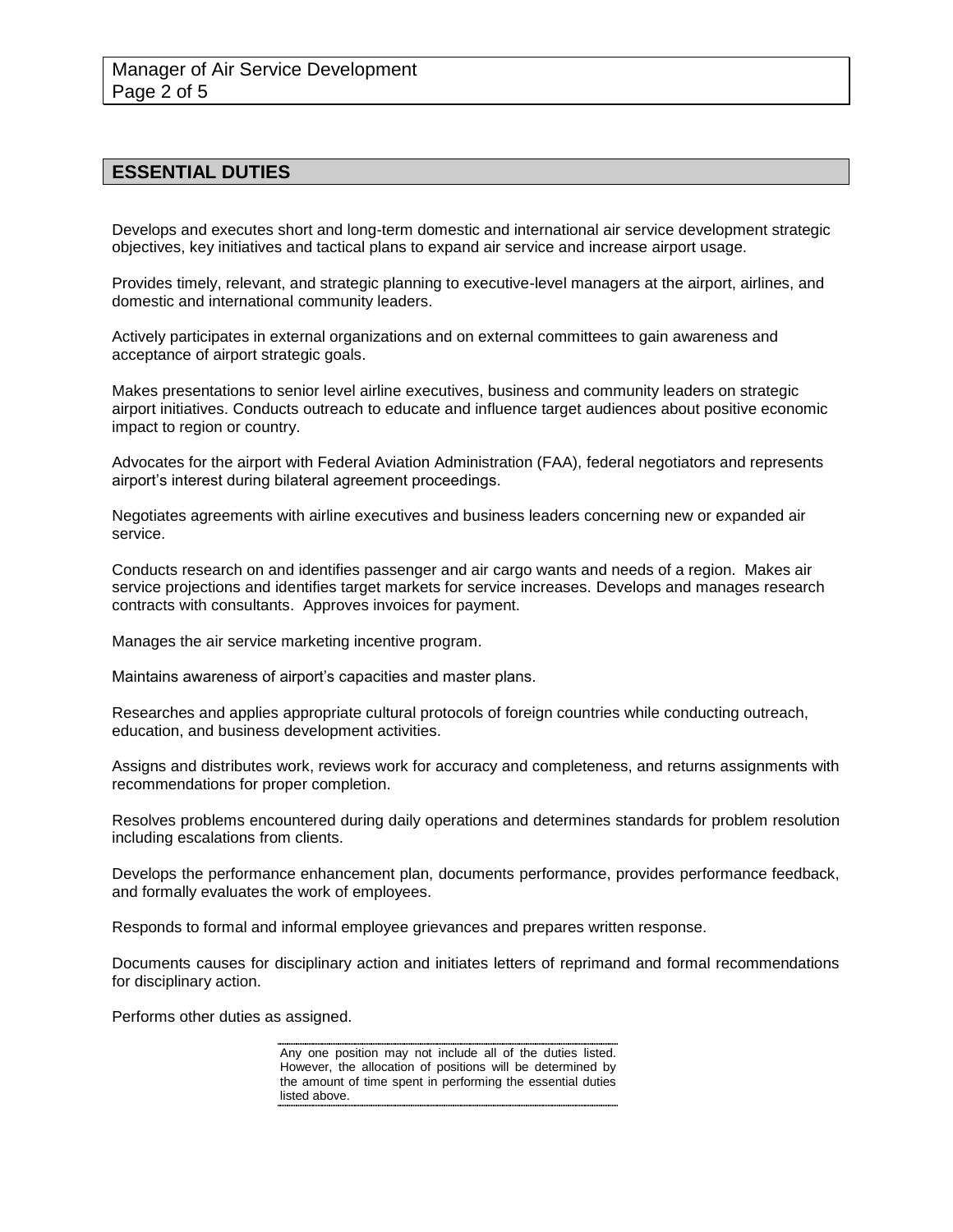#### **MINIMUM QUALIFICATIONS**

#### *Competencies, Knowledges & Skills:*

- **Oral Communication –** Clearly communicates and explains agency/departmental policies and communicates information about the assigned functional area's activities to peers, higherlevel managers, administrative staff of other organizations, internal and external customers, and other stakeholders.
- **Written Communication –** Composes, reviews, edits, and issues written materials for diverse audiences and communicates purpose in a succinct and organized manner that is appropriate for context, time, and place.
- **Reading –** Understands and interprets written material including technical material, rules, regulations, instructions, reports, charts, graphs, or tables and applies what is learned from written material to specific situations.
- **Interpersonal Skills –** Establishes and maintains constructive and cooperative interpersonal relationships with staff, peers, higher-level managers, and other internal/external customers/stakeholders to accomplish the organization's mission. Adapts approaches to different people and situations.
- **Conflict Management –** Minimizes confrontations, disagreements, complaints, and grievances and resolves them in a constructive manner. Works with staff, higher-level managers, peers, and other internal and external customers/stakeholders to generate areas of agreement and joint action.
- **Reasoning –** Identifies rules, principles or relationships that explain facts, data, or other information. Analyzes information and makes correct inferences or draws accurate conclusions.
- **Financial Management –** Recommends, administers, allocates, reallocates, negotiates, and monitors revenue and/or expenditures to ensure cost-effective management of programs, projects, and policies for a functional area.
- **Decisiveness –** Commits to action, even in uncertain situations, by making sound and timely decisions necessary to carry out programs, ideas, systems, and/or policies that affect a functional area. Legal, public, and financial consequences are generally limited to assigned area(s).
- **Problem Solving –** Uses logic to identify and solve problems for the assigned functional area. Considers well-defined choices, where there are a limited number of possible actions and the impact is limited to the assigned functional area.
- **Information Management –** Identifies a need for and knows where or how to gather information and organizes and maintains information or information management systems.
- **Creative Thinking –** Uses imagination to develop new insights into situations, applies innovative solutions to problems, and designs new methods where established method and procedures are inapplicable or are unavailable.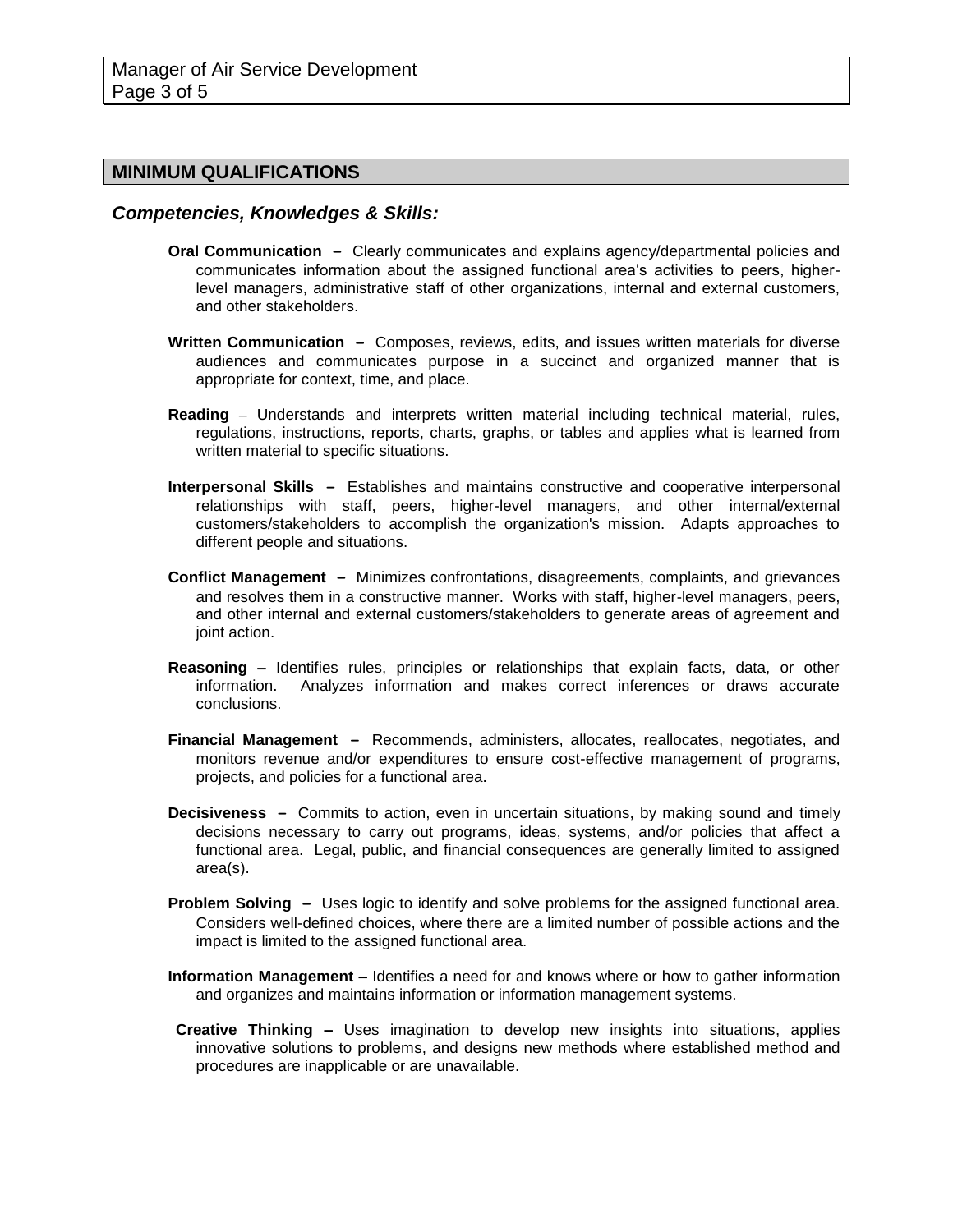- **Organizational Awareness –** Knows the organization's mission and function and how its social, political, and technological systems work and operates effectively with them including the program, policies, procedures, rules and regulation of the organization.
- **External Awareness** Identifies and understands economic, political, and social trends that affect the organization.
- **Contracting and Procurement –** Knowledge of various types of contracts, techniques for contracting or procurement, and contract negotiation and administration.
- **Vision –** Understands where the organization is headed and how to make a contribution, takes a long-term view, and recognizes opportunities to help the organization accomplish its objectives or move toward the vision.
- **Self-Direction -** Sets goals and takes initiative in implementing ideas, systems or policies that affect the assigned functional area. Manages time efficiently, encourages feedback and invests in self-development.
- **Legal, Government and Jurisprudence –** Knowledge of laws, legal codes, court procedures, precedents, legal practices and documents, government regulations, executive orders, agency rules, government organization and functions, and the democratic political process.
- **Influencing/Negotiating –** Persuades others to accept recommendations, cooperate, or change their behavior, works with others towards an agreement, and negotiates to find mutually acceptable solutions.
- **Planning and Evaluating –** Establishes objectives and strategies for a functional area, identifies required resources, and develops plans for carrying out the work in a timely manner. Monitors and evaluates progress to ensure that policies are being implemented and adjusted as necessary to accomplish the organization's mission.
- **Team Building –** Encourages and facilitates cooperation and open communication, promotes team work at all levels within a functional area, cooperates with staff, higher-level managers, peers, and internal and external customers/stakeholders to accomplish the organization's goals.
- **Internal Controls/Integrity –** Follows guidelines to implement and maintain accounting and administrative controls for the assigned functional area within an agency/department. Exhibits personal integrity, promotes ethical conduct by employees, and abides by the City's Code of Ethics.
- **Technical Competence –** Is knowledgeable about the subject matter, procedures, requirements, regulations, and policies related to area of responsibility and provides expert advice to staff, higher-level managers, peers, and internal and external customers/stakeholders.
- Knowledge of federal aviation agreements with other countries sufficient to be able to develop air service within those boundaries.
- Knowledge of international cultural protocols sufficient to be able to establish effective working relationships with representatives of businesses in other countries.
- Knowledge of financial analysis and research techniques sufficient to be able to determine what information is needed and secure, analyze desired information, and integrate research into reports and/or databases.